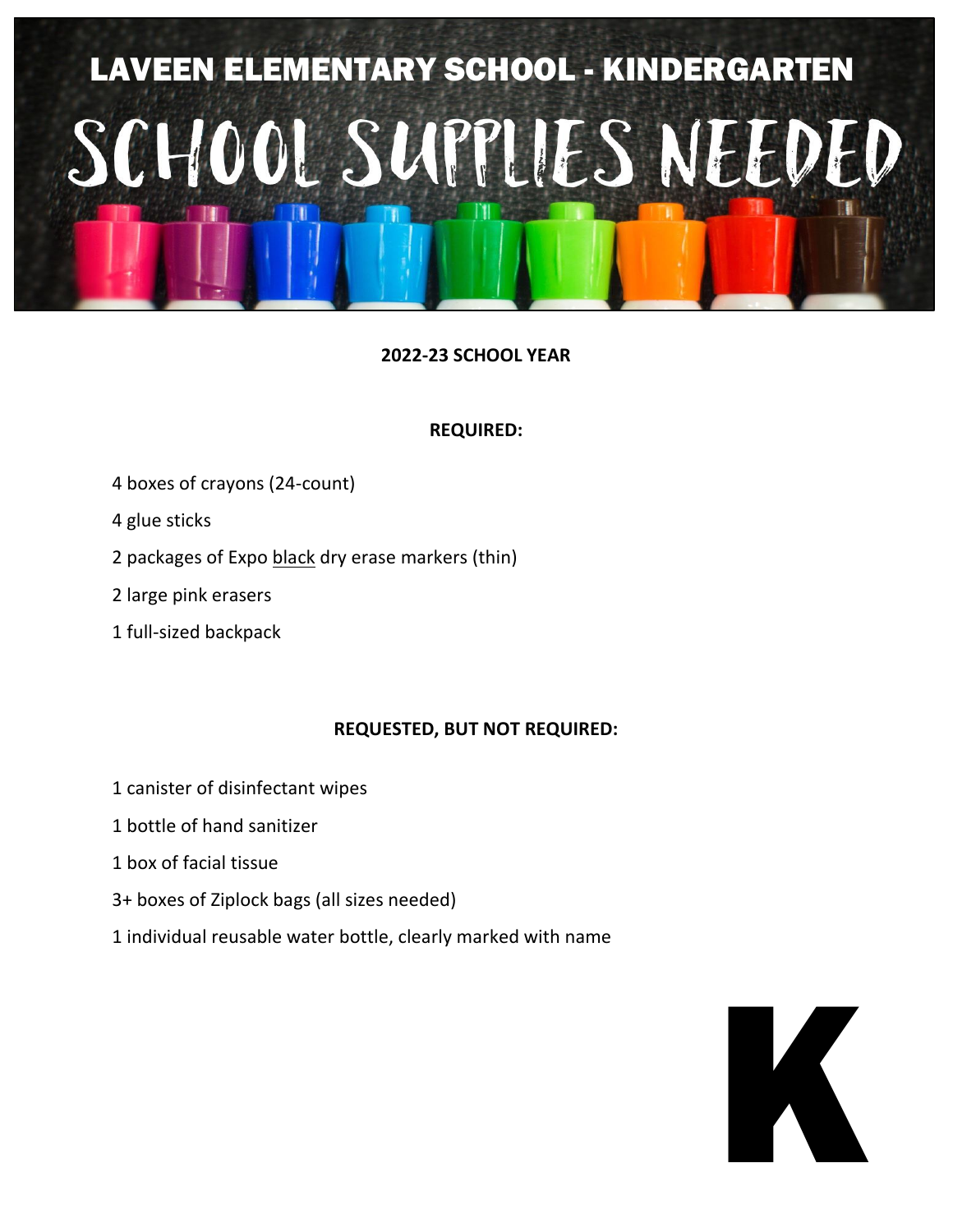

### **REQUIRED:**

- 1 backpack (with name printed on outside)
- 1 pair of headphones (over the head type)
- 2 boxes of #2 pencils (no mechanical pencils)
- 2 large pink erasers
- 4 glue sticks
- 4 boxes of crayons (24-count)
- 1 pair of child's scissors
- 1 package of Expo black dry erase markers (thin or thick)
- 1 plastic pocket folder for homework
- 1 pencil pouch or pencil box
- 2-4 yellow highlighters
- 1 package of brown paper bags

### **REQUESTED, BUT NOT REQUIRED:**

1

- 2 glue bottles
- 1 box of Ziplock bags (quart or gallon)
- 1 canister of disinfectant wipes
- 1 bottle of hand sanitizer
- 2 boxes of facial tissue
- 1 reusable water bottle (with name printed on outside)
- Classroom snacks in individual packages
	- *(such as goldfish crackers, pretzels, cheese-its, cereal bars, etc.)*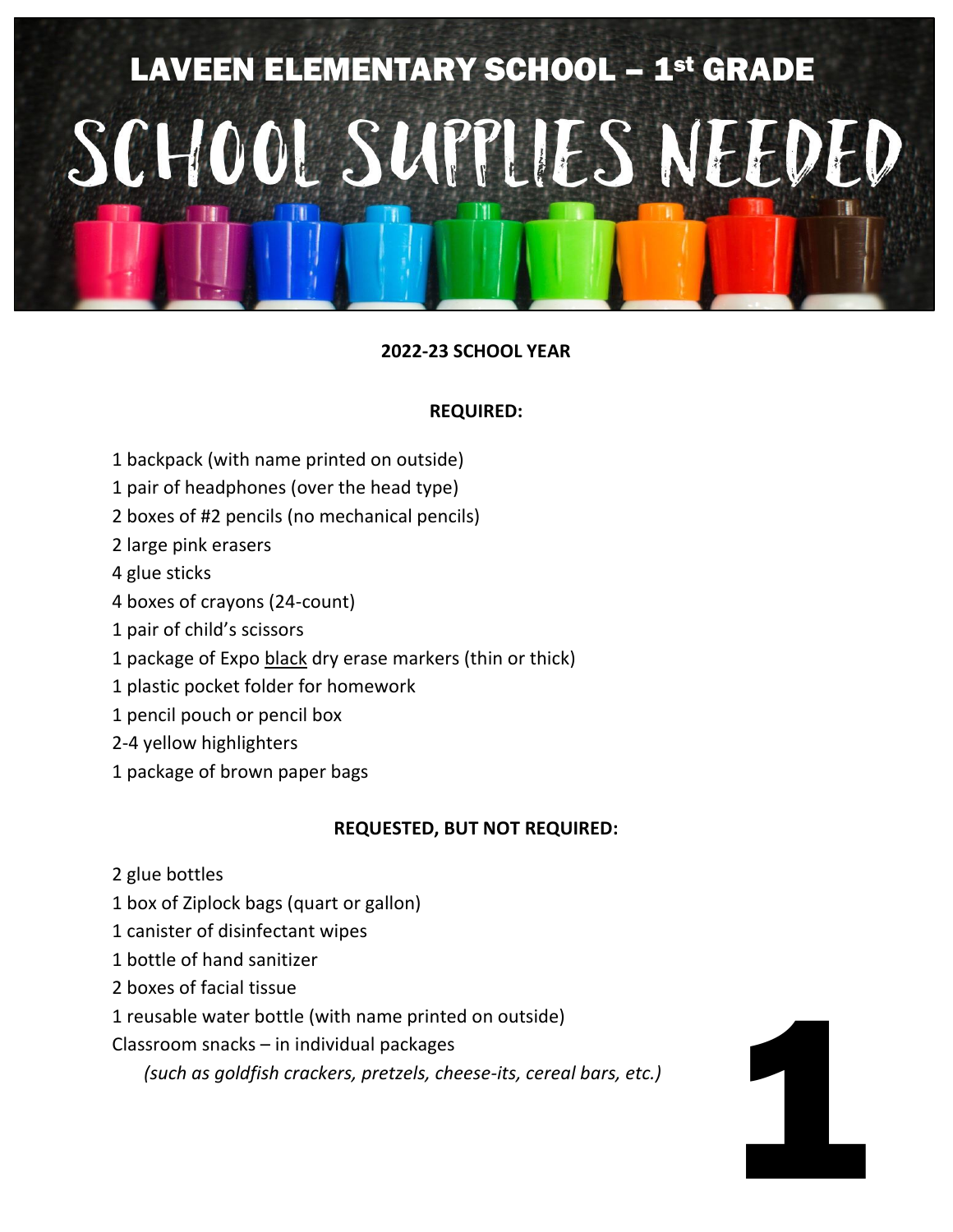

### **REQUIRED:**

- 1 backpack (please write student's name on the outside)
- 3 three-prong, pocket folders
- 1 plastic pencil box
- 1 set of Expo black dry-erase markers (thick or thin)
- 1 whiteboard eraser
- 1 box of #2 pencils (no mechanical pencils)
- 1 box of crayons (24-count)
- 3 glue sticks
- 1 pair of child-sized scissors

- 1 highlighter
- 1 bottle of hand sanitizer
- 1 canister of disinfectant wipes
- 2 boxes of facial tissues
- 1 reusable water bottle with name clearly marked

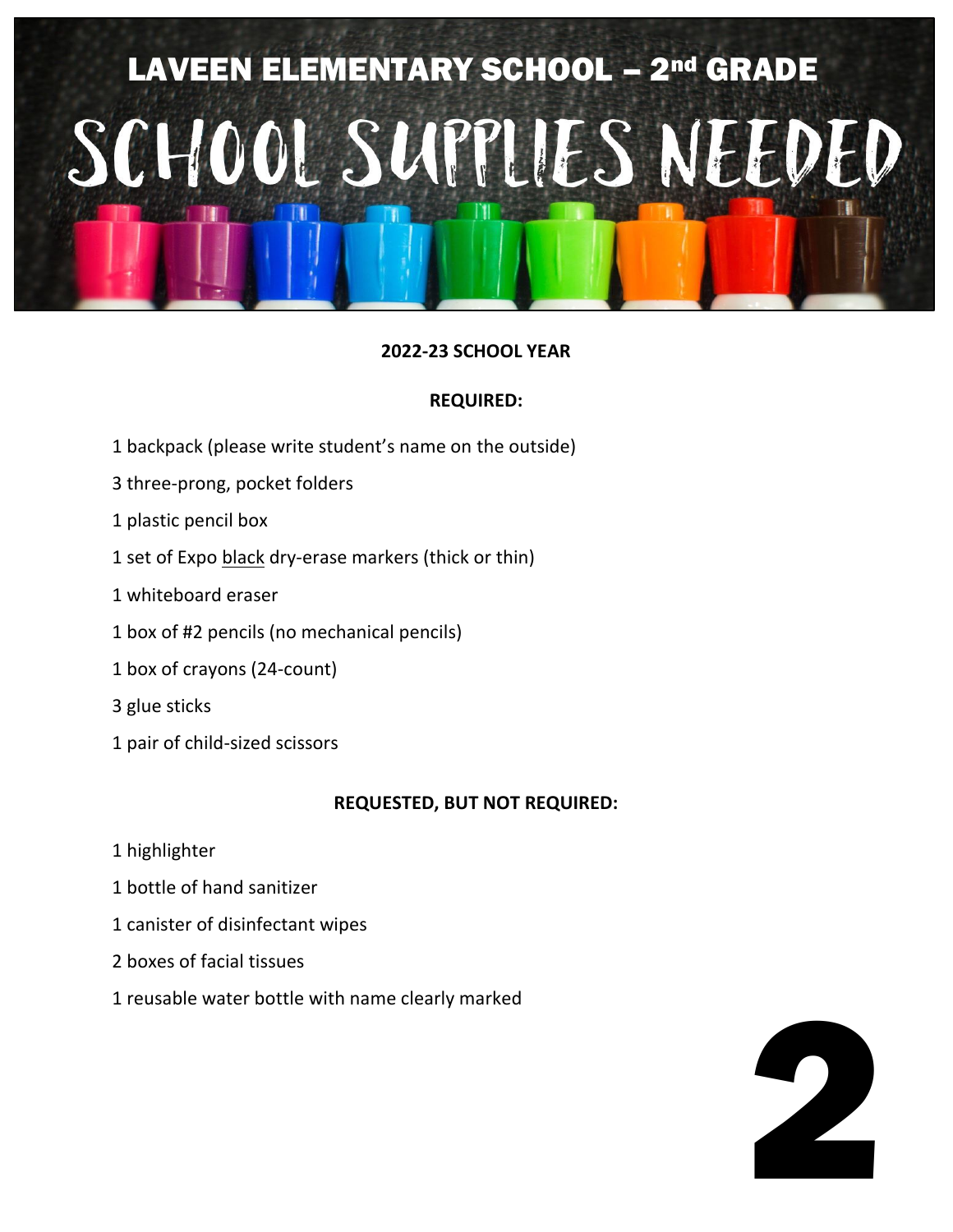## LAVEEN ELEMENTARY SCHOOL - 3rd GRADE SCHOOL SUPPLIES NEEDED

## **2022-23 SCHOOL YEAR**

## **REQUIRED:**

- 1 backpack
- 1 pencil bag
- 2 packs of Expo black dry erase markers (thick or thin)
- 4 two-pocket folders (plastic)
- 2 packages of #2 pencils (no mechanical pencils)
- 1 composition notebook (wide-ruled, non-spiral)
- 1 set of earbuds
- 1 12-pack of colored pencils
- 2 boxes of Kleenex/facial tissue

- 1 pink highlighter
- 2 glue sticks
- 2 canisters of disinfectant wipes
- 1 bottle of hand sanitizer
- 2 boxes of Kleenex/facial tissue

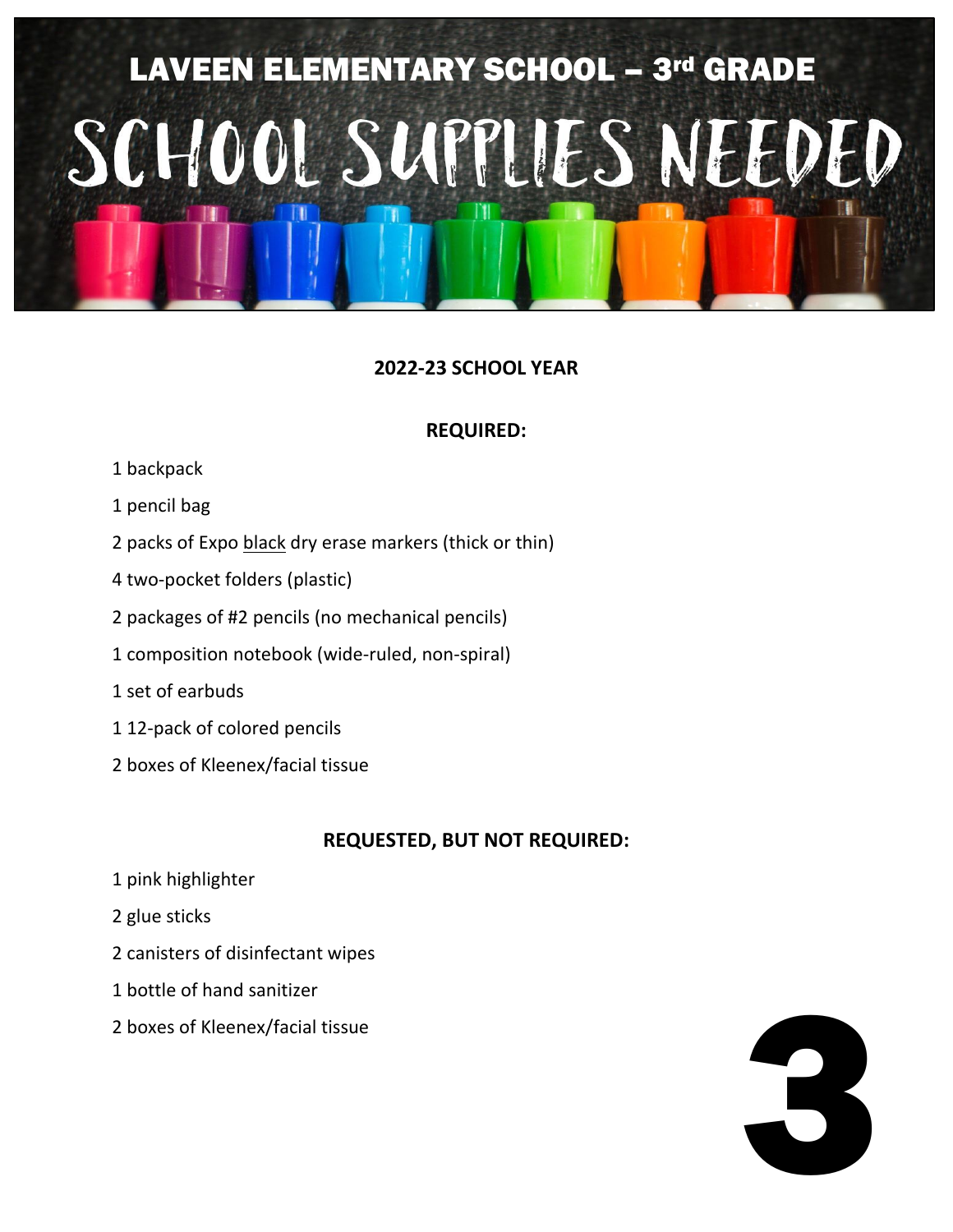

### **REQUIRED:**

- 1 backpack
- 2 packs of Expo black dry erase markers (thin or thick)
- 1 white board eraser
- 3 plastic pocket folders (any colors)
- 2 yellow highlighters
- 4 glue sticks
- 1 pack of 100 3x5 index cards
- 3 composition notebooks (non-spiral, wide-ruled)
- 3 spiral notebooks (wide-ruled)
- 1 package of lined white paper (wide-ruled)
- 1 set of earbuds or headphones
- 2 packages of #2 pencils (no mechanical pencils)
- 1 plastic pencil box

- 1 12-pack of colored pencils
- 1 set of colored markers (washable, broad line)
- 1 canister of disinfectant wipes
- 1 bottle of hand sanitizer
- 2 boxes of Kleenex/facial tissue
- 1 box of Ziploc sandwich bags

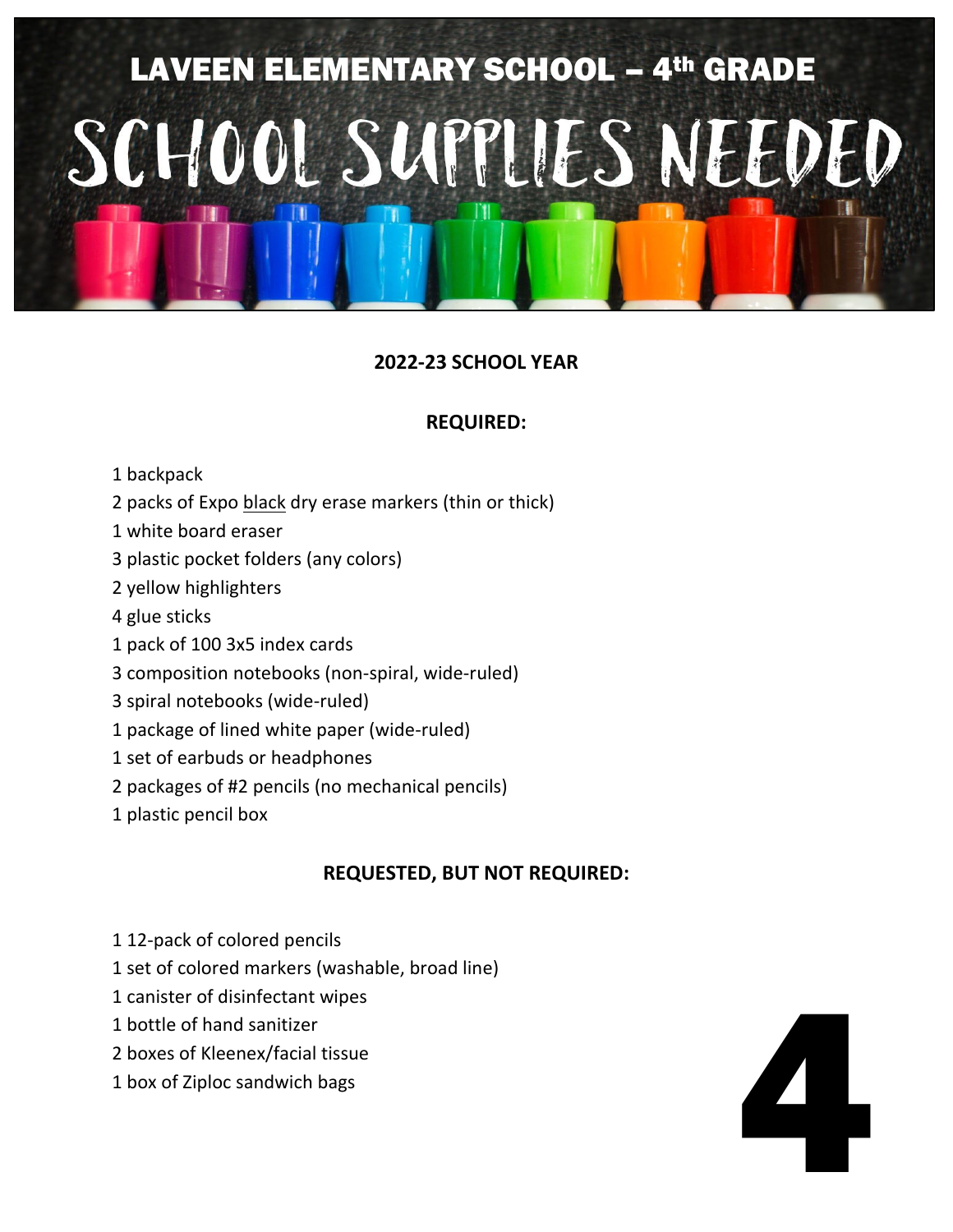# LAVEEN ELEMENTARY SCHOOL – 5th GRADE SCHOOL SUPPLIES NEEDED

### **2022-23 SCHOOL YEAR**

### **REQUIRED:**

- 1 backpack
- 3 boxes of #2 pencils (no mechanical pencils)
- 2 packages of Expo black dry erase markers (thin or thick)
- 3 two-pocket folders
- 3 spiral-bound notebooks (wide-ruled)
- 2 packages of loose-leaf lined notebook paper (wide-ruled)
- 1 set of colored markers (12-count, washable, broad line)
- 1 12-pack of colored pencils
- 3 yellow highlighters
- 1 package of index cards

- 1 canister of disinfectant wipes
- 1 box of facial tissue
- 1 bottle of hand sanitizer
- 1 set of earbuds or headphones

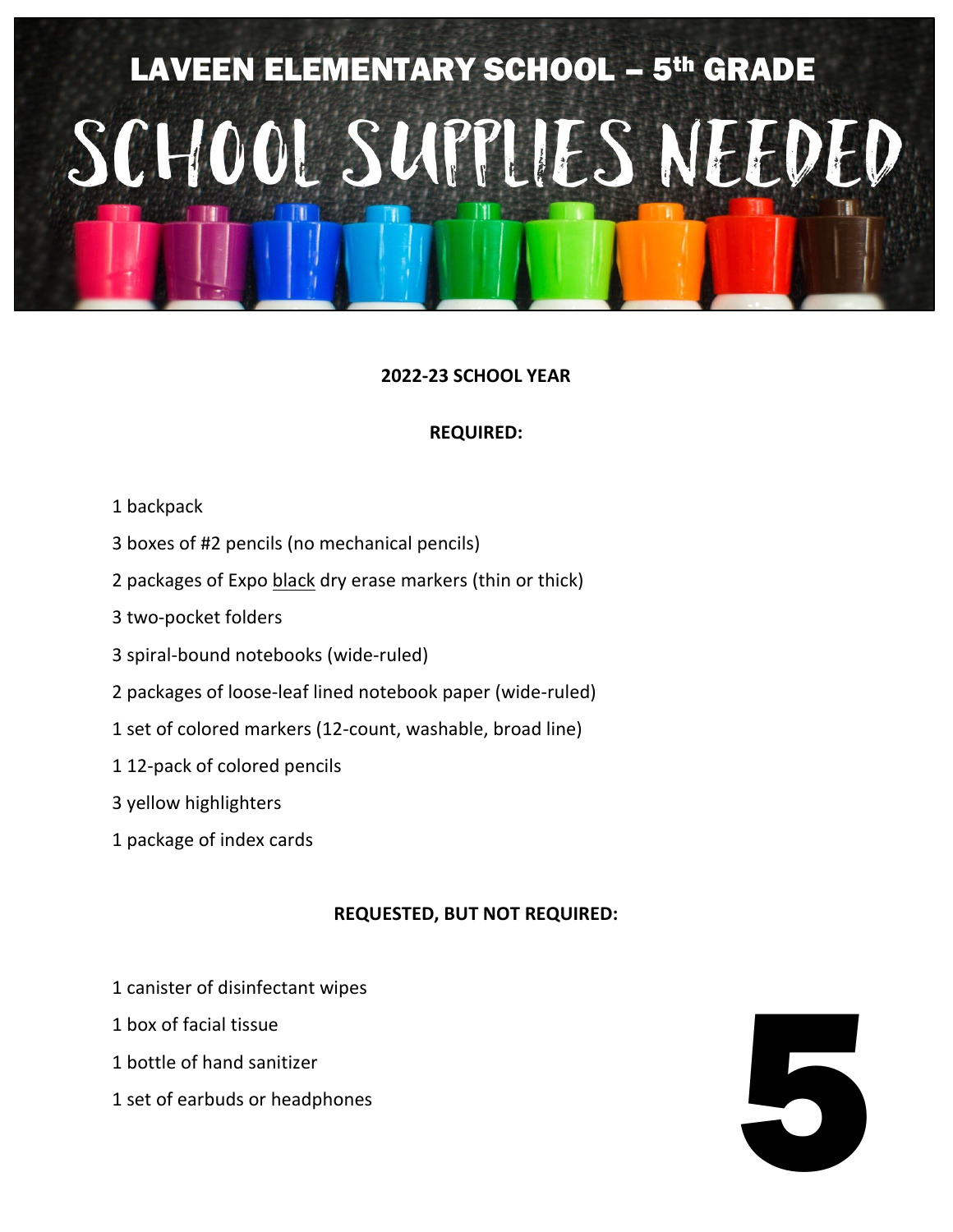# LAVEEN ELEMENTARY SCHOOL – 6th GRADE SCHOOL SUPPLIES NEEDED

### **2022-23 SCHOOL YEAR**

### **REQUIRED:**

- 1 backpack
- 2 boxes of #2 pencils (no mechanical pencils)
- 3 spiral notebooks (college-ruled)
- 1 package of loose-leaf, lined paper (college-ruled)
- 1 package of Expo black dry erase markers (thin or thick)
- 1 white board eraser
- 1 12-count package of colored pencils
- 1 composition book (college-ruled)
- 3 two-pocket folders
- 1 package of multi-colored highlighters
- 1 set of ear-bud style earphones (with cord)
- 1 package of 8 ½ x 11 white copy paper

- 1 canister of disinfectant wipes
- 1 bottle of hand sanitizer
- 2 boxes of Kleenex/facial tissues

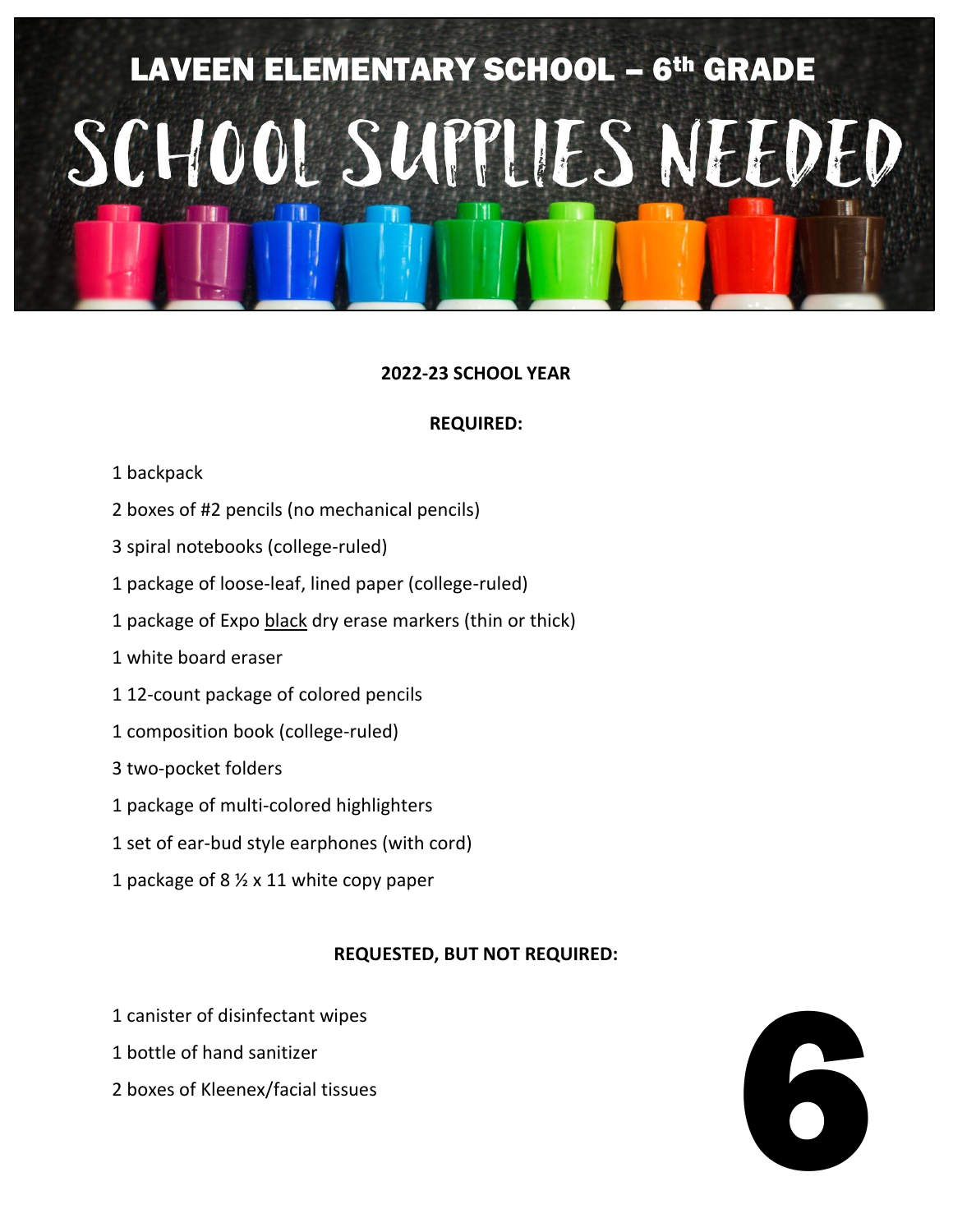# LAVEEN ELEMENTARY SCHOOL – 7th GRADE SCHOOL SUPPLIES NEEDED

### **2022-23 SCHOOL YEAR**

### **REQUIRED:**

- 2 yellow highlighters
- 2 boxes of #2 pencils (no mechanical pencils)
- 2 packages of loose-leaf, lined paper (college-ruled)
- 4 two-pocket folders
- 4 spiral notebooks (college-ruled)
- 1 package of Expo black dry erase markers (thin or thick)
- 1 white board eraser
- 3 packages of Post-it Notes (small or large squares, any colors)
- 1 12-count package of colored pencils
- 1 set of earbuds
- 1 scientific calculator (Texas Instruments TI-30xiis)

- 1 package of colored markers (12-count, washable, broad line)
- 1 canister of disinfectant wipes
- 1 bottle of hand sanitizer
- 2 boxes of Kleenex/facial tissues

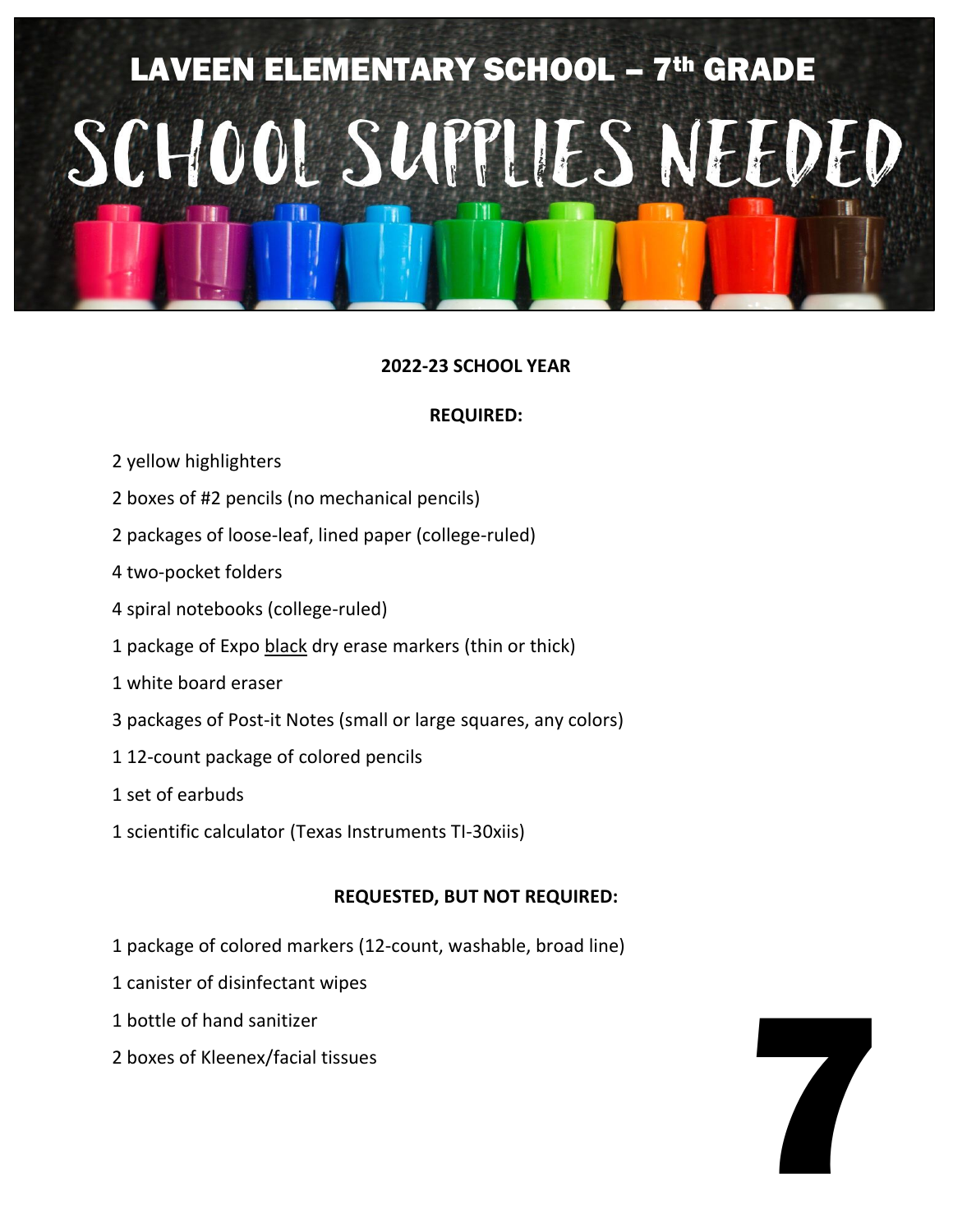# LAVEEN ELEMENTARY SCHOOL – 8th GRADE SCHOOL SUPPLIES NEEDED

### **2022-23 SCHOOL YEAR**

### **REQUIRED:**

- 2 three-ring binders (2")
- 4 spiral-bound notebooks (college-ruled)
- 2 packages of 8 ½ x 11-inch loose-leaf, lined paper (college-ruled)
- 1 package of 8 ½ x 11-inch quarter-inch grid graph paper
- 1 package of multi-colored highlighters
- 2 boxes of #2 pencils (no mechanical pencils)
- 6 ballpoint pens (black)
- 1 12-count package of colored pencils
- 1 package of Expo black dry eraser markers (thin or thick)
- 1 12-inch ruler (plastic or wood)
- 1 pencil pouch
- 1 package of Post-it Tabs
- 1 scientific calculator (Texas Instruments TI-30xiis)

- 1 package of colored markers (washable, broad line)
- 3 glue sticks
- 1 canister of disinfectant wipes
- 1 box of facial tissues
- 1 bottle of hand sanitizer
- 1 invisible tape dispenser